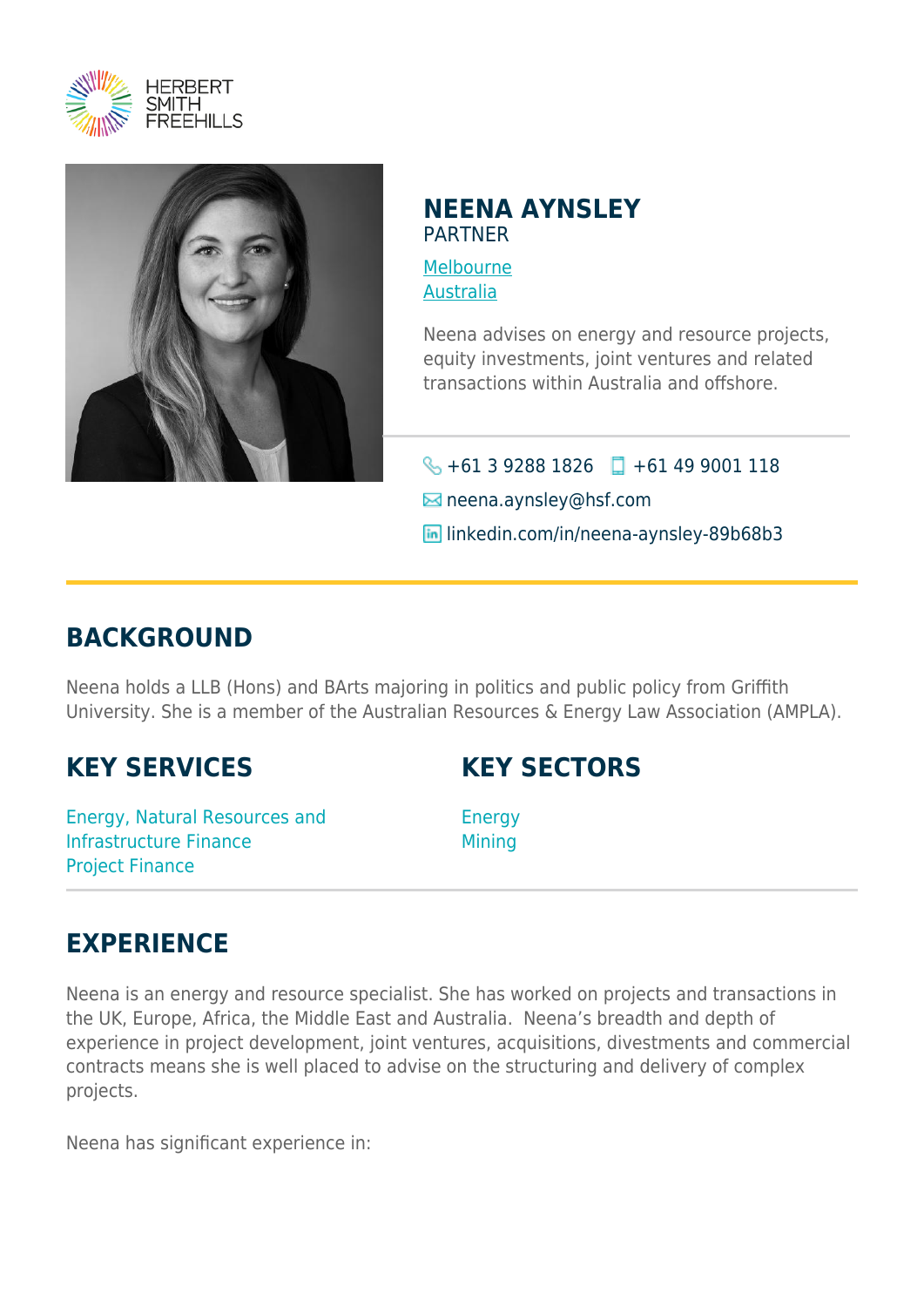- Project development: Advising on the development/delivery of large, complex projects, including structuring and drafting/negotiating project documents
- Energy and resource specialist: Advising on the spectrum of energy and resource projects, including conventional power, renewable energy, coal/minerals, upstream/midstream O&G, LNG and the drafting/negotiation of specialist commercial contracts associated with each
- M&A/Joint ventures: Advising on acquisitions, divestments and joint ventures, including share and asset sales, farm-in/outs, unincorporated joint ventures/joint operating agreements, shareholders' agreements and partnerships

Neena's recent experience includes advising:

- ENGIE and Mitsui on the establishment of a renewable energy fund platform, the Australian Renewable Energy Trust (ARET), and the sell down of a 75% stake in ARET to Infrastructure Capital Group-managed Australian Renewables Income Fund
- Iluka Resources Limited on the demerger of its royalties business, Deterra Royalties Limited
- Commonwealth Bank of Australia and Bendigo and Adelaide Bank Limited on the recapitalisation of the Hopkins Correctional Centre PPP concession and the sale of 100% of the equity via a competitive bid process to AMP Capital
- EnergyAustralia on its agreement with the Victorian State Government in respect to the closure of Yallourn power station and new 350MW battery project
- InfraRed Capital Partners in respect of their acquisition of a 40% stake in the Lal Lal wind farm from Macquarie
- Pacific Hydro on the development of the Crowlands Wind Farm, including bespoke 'corporate PPAs' with the Melbourne Renewable Energy Partnership
- APA Group on its acquisition of the Orbost gas plant from Cooper Energy and entry into of associated gas processing and security arrangements